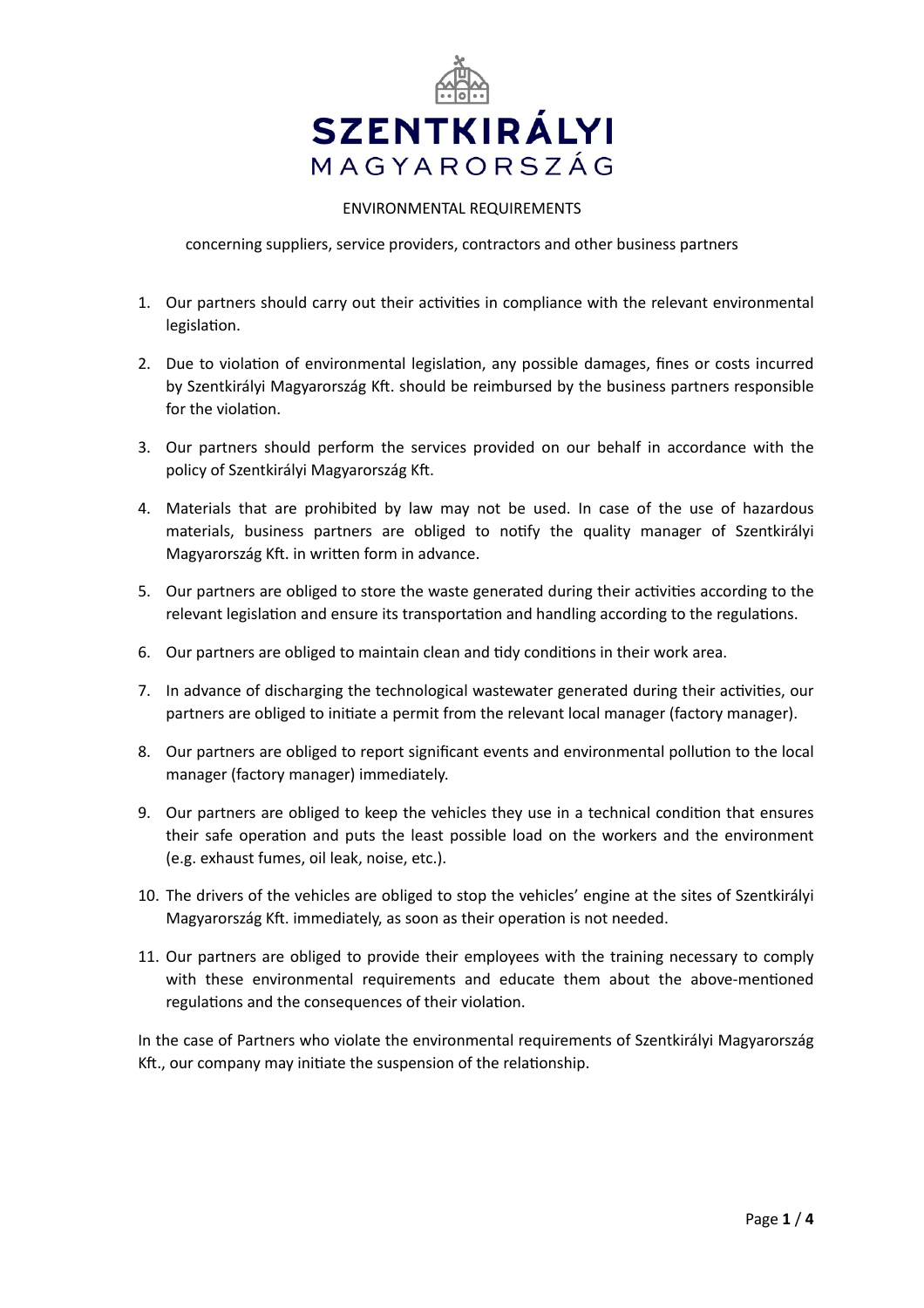

## OCCUPATIONAL SAFETY REQUIREMENTS

concerning suppliers, service providers, contractors and other business partners

- 1. Our partners acknowledge that the sites of Szentkirályi Magyarország Kft. are high-risk operation and warehouse areas, where all activities must be carried out with sufficient caution and foresight, as well as organization.
- 2. Our partners acknowledge that they are fully liable during the entire duration of the work to comply with the legislation of occupational safety, accident prevention, fire protection, chemical safety and other regulations depending on the nature of the work.
- 3. Our partners undertake that only persons in a condition suitable for safe work (able to work, sober) can stay and work in the work area.
- 4. Our partners are obliged to provide their employees who enter and work in the work area with work clothes that are in good and clean condition, and ensure the health and occupational safety at work in accordance with the law.
- 5. Our partners acknowledge that the traffic is regulated on the sites of Szentkirályi Magyarország Kft. in accordance with the road traffic rules, which they are obliged to follow.
- 6. Our partners acknowledge that they are fully liable for any damages and accidents that may occur in the course of their activities. They may be released from this liability only if it is proved that the damage was caused by an instruction of a person authorized by Szentkirályi Magyarország Kft. or by a defect of the device handed over.
- 7. In case of an accident in the area of Szentkirályi Magyarország Kft., the business partner is obliged to suspend the work and involve the competent authority of Szentkirályi Magyarország Kft. in the investigation of the accident, furthermore, is obliged to send a copy of the report.
- 8. Our partners are obliged to notify the maintenance or competent manager before starting work in the area of water, steam, condensed water and gas pipelines.
- 9. Our partners acknowledge that occasional fire-hazardous activities in the area of Szentkirályi Magyarország Kft. can only be performed with a valid fire protection exam and a valid fire permit.

Our partners acknowledge that a violation of fire and occupational safety regulations constitutes a serious breach of contract, which may result in the suspension of the relationship.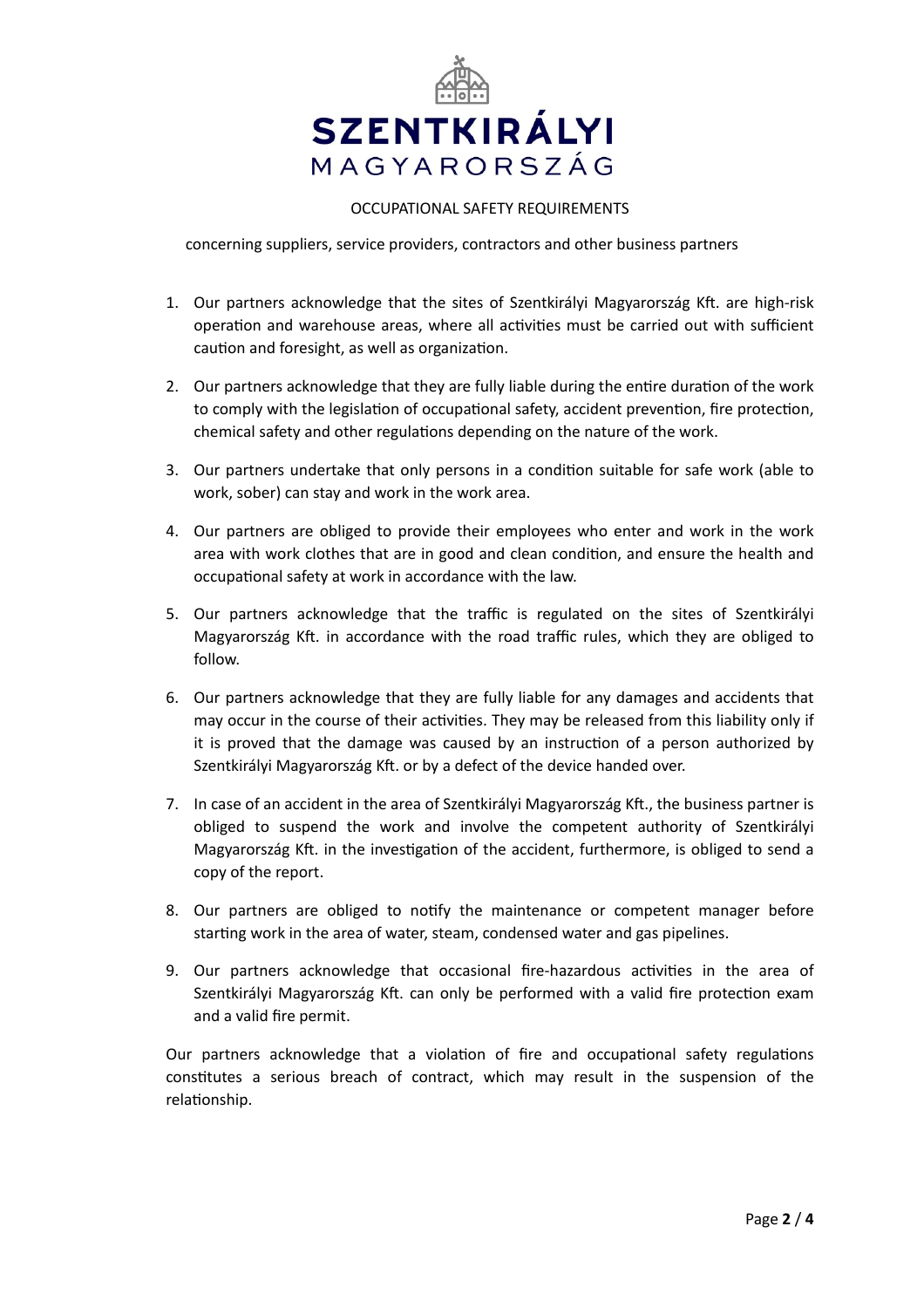

## QUALITY REQUIREMENTS

concerning suppliers, service providers, contractors and other business partners

- 1. We hereby inform you that for the proper operation of our Integrated Management System, which also takes into account the requirements of the standard ISO 9001:2015, we expect our Partners to comply with the legal requirements related to their activities, services and products concerning Szentkirályi Magyarország Kft.
- 2. Furthermore, they should contribute to achieving our quality objectives formulated in the Policy of the Integrated Management System of Szentkirályi Magyarország Kft. as much as possible, whereas the formulated principles should be adopted and incorporated into their activities, services and products as far as possible.
- 3. We monitor their activities, services and products related to Szentkirályi Magyarország Kft. and evaluate them at regular intervals.
- 4. In order to make the qualification as efficient as possible, please note that Szentkirályi Magyarország Kft. can also check the above expectations with pre-agreed audits, during which we close the compliance with a quantified evaluation and share its result with our Partner.
- 5. The most important quality aspects of partner qualification:
	- Compliance with delivery / performance deadlines
	- Quality of the product or service, taking into account environmental compliance and compliance with occupational health and safety regulations, where applicable
	- Assessment of cooperation
	- Assessment of price.
- 6. Please also note that if our Partner does not achieve the minimum score required for cooperation during the qualification, we will not be able to continue the relationship. We will inform our Partner about this in writing, including the reasons.
- 7. We strive to establish mutually beneficial relationships with our partners; however, we expect that their activities, services and products related to Szentkirályi Magyarország Kft. are always provided at the expected quality while protecting the environment at the highest possible level.